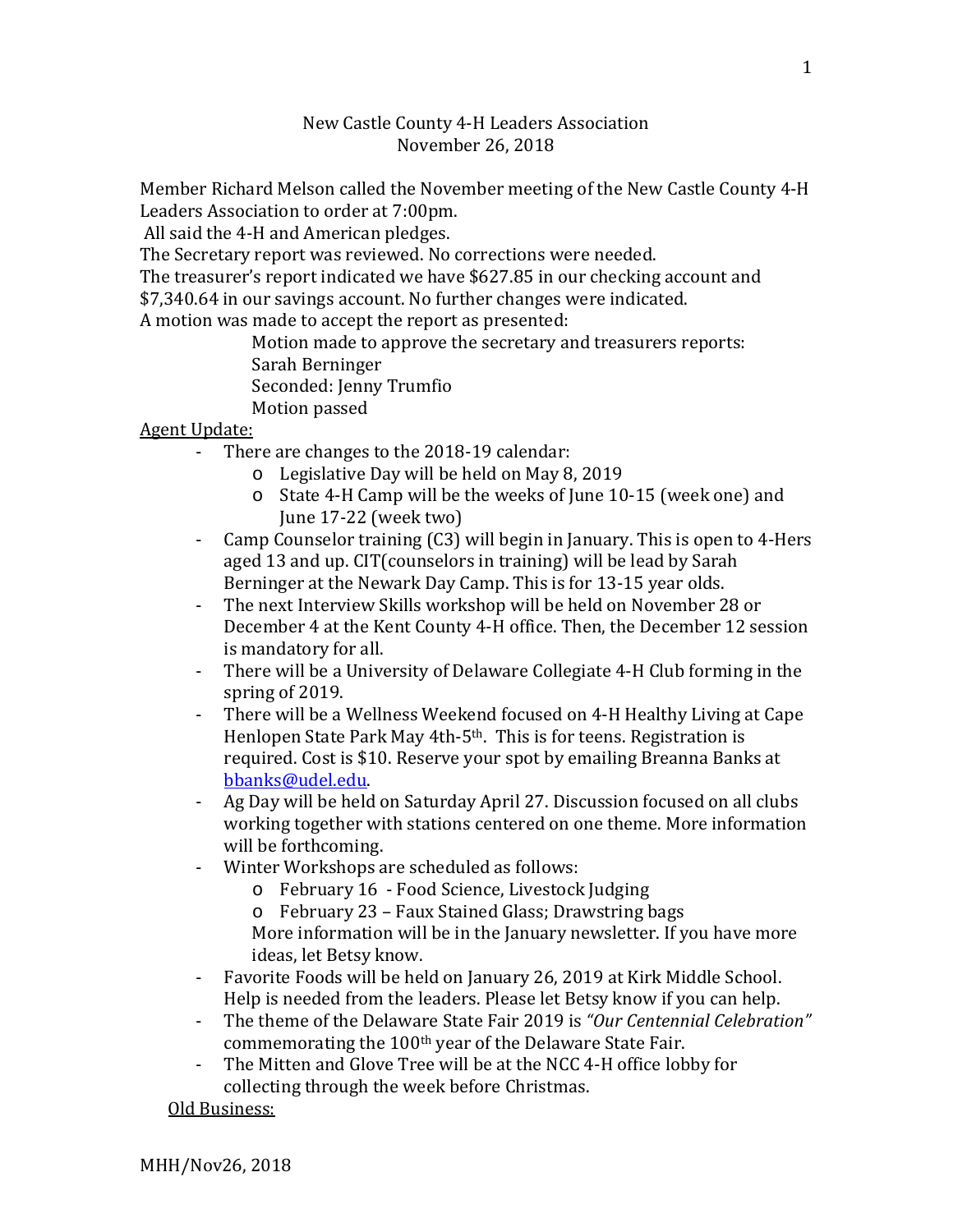- 1. The Coding and Computer Science workshop was well done. Many 4-Hers participated and were pleased with the contents.
- 2. The Science/Environmental workshop had no NCC participants this year.
- 3. The NCC Achievement Event was well done. The evening flowed well and the food was delicious. All stated they were very pleased with the event and the many who were honored. There will be pictures from the event in the upcoming newsletter.
- 4. Jenny Trumfio and several NCC 4-Hers attended the Maker's Summit. This group will be presenting at the State Leader's Forum on February 2 in Kent County. All resources are available for the activities they learned.
- 5. Ag Summit applications are due now.
- 6. National 4-H Club Congress is presently occurring (Nov. 23-28). Hunter Willoughby and Logan Aber are the NCC 4-Hers who are attending.
- 7. The NCC Links meeting was held on Nov 13. There were no grant applications submitted. The bowling activity was a great success. The NCC Links are planning a Meet and Greet on February 12 at Dead Presidents restaurant in Wilmington. The NCC Links will also again be sponsoring the Adult Dessert Contest at the Favorite Foods contest on January 26, 2019.

New Business:

- 8. The NCC Public Speaking Contest will be held at the Brandywine Public Library on November 28. Thirteen participants are expected.
- 9. November 28 and December 4 will be the interview workshops Part 1. Part 2 is mandatory and will be held on December 12. All workshops are held at the Kent County 4-H office.
- 10. December 1 there will be a Hippology Contest in Greenwood, DE. This contest focuses on horse safety as well as everything about a horse.
- 11. National 4-H Conference applications are due to the NCC 4-H office by December 3. This is open to any 4-Her in  $10<sup>th</sup>$  or $11<sup>th</sup>$  grade.
- 12. Winter Fun Day will be on December 8th at the NCC 4-H office from 10:00am to 12:00pm. Please encourage your 4-Hers to participate.
- 13. Healthy Living Summit applications are due to the NCC 4-H office on December 14
- 14. The NCC 4-H JR. Council/C3 will hold their Holiday party on December 17 at the NCC 4-H office beginning at 7:00pm.
- 15. Entries for the Photography Contest at the Favorite Foods are due to the NCC4-H office by January 7th.
- 16. There will be training for Favorite Foods and Foods Judging at the NCC 4-H office on January 8th.
- 17. All entries for the Favorite Foods contest are due to the NCC 4-H office by 1/11.
- 18. There will be an Agri-Science Summit in Washington, DC January 10-13. Preapplication was required.
- 19. The NCC 4-H Exchange Group will hold a fundraiser at Grotto's in Middletown, DE on 1/16 from 4-9pm. You must have a coupon to support the fund. The group distributed the coupons to those present. More are available.